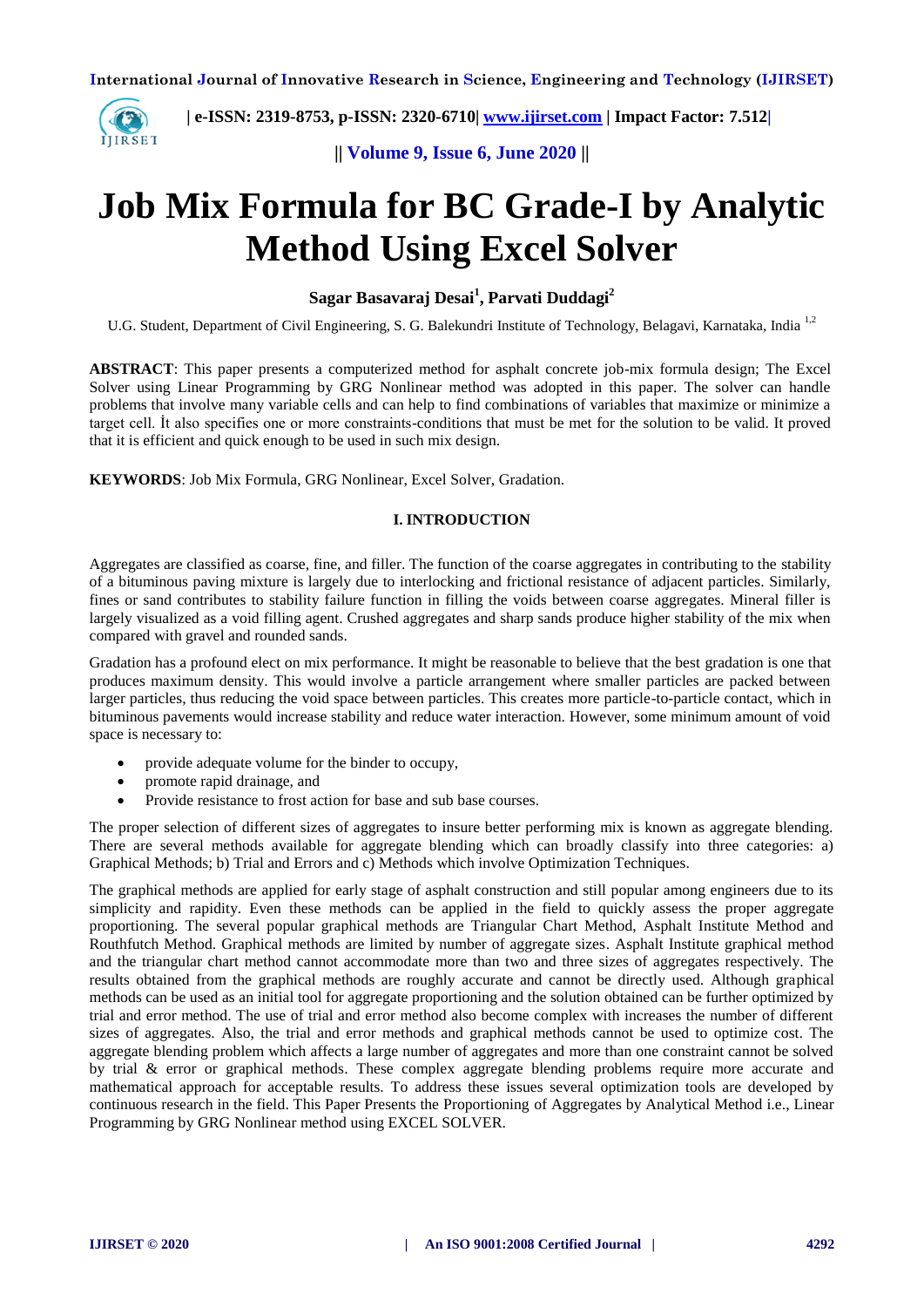

## **| e-ISSN: 2319-8753, p-ISSN: 2320-6710| [www.ijirset.com](http://www.ijirset.com/) | Impact Factor: 7.512|**

### **|| Volume 9, Issue 6, June 2020 ||**

#### **II. RELATED WORK**

The concept of parabola fit using least square method was adopted by Saad Issa Sarsam. [1]. The method uses parabola fit method to find all possible equations that combines the various material gradations as per the specification's requirements, the optimization process will print six formulas ascended according to the sum of errors squares. In [2] Dr. Talal Hussien Fadhil has taken ten samples from ten different text books and papers. Each one contains three types of aggregates; coarse, fine, and filler. The samples were solved individually by seven different methods, five by graphical method, the sixth method was solved by using MATLAB, and the last method was solved by using Excel sheet. In this research, it has been found that the equal distance method would be considered as an accurate, fast and even easy method and can be used for any no of aggregates. In [3], Fouad A. Ahmed developed an approach to determine the area bounded by irregular curves. Two simple formulas are dived to calculate the area in orthogonal and polar coordinate system. Practical applications shoe that this technique gives higher accuracy than the conventional method where offsets are taken at equal intercepts. In [4], Khaled A. Kandil and Al-Sobky investigated the use of fuzzy triangular membership functions to develop a linear program model that can be used to get the optimum aggregate blend. A model was developed to provide the optimum blend taking into consideration: design range, tolerances of job mix formula and variability associated with the percent of each sieve. An experimental investigation was developed to evaluate the variability associated with the percent of each sieve to be taken into formulated and the main factors affecting this process were discussed.

#### **III. METHODOLOGY**

This Paper Develops a generalization of bituminous mix design for BC Grade-1 as per MORT&H.

| IS SIEVE SIZE (mm) | <b>LOWER LIMIT</b> | <b>MIDDLE LIMIT</b> | <b>UPPER LIMIT</b> |
|--------------------|--------------------|---------------------|--------------------|
| 26.5               | 100                | 100                 | 100                |
| 19                 | 79                 | 89.5                | 100                |
| 13.2               | 59                 | 69                  | 79                 |
| 9.5                | 52                 | 62                  | 72                 |
| 4.75               | 35                 | 45                  | 55                 |
| 2.36               | 28                 | 36                  | 44                 |
| 1.18               | 20                 | 27                  | 34                 |
| 0.6                | 15                 | 21                  | 27                 |
| 0.3                | 10                 | 15                  | 20                 |
| 0.15               |                    | Q                   | 13                 |
| 0.075              | ി                  |                     | 8                  |

#### **Specification of Aggregate Gradation of BC Grade-I as Per MoRT&H**

**Aggregate Blending Model:** The aggregate blending can be performed through number of existing popular methods like trial and error and graphical methods. İn these methods the selection of aggregate blending is becoming complex as the more sizes of aggregates may vary. The main drawbacks of this process are that a number of trials are required for the selection of different types of aggregate proportions to meet the required gradation range is having a lot of possibilities. İt is time consuming process to achieve all the requirements of aggregate blending. The Excel Solver can deal with this kind of problem. As the solver can handle problems that involve many variable cells and can help to find combinations of variables that maximize or minimize a target cell. İt also specifies one or more constraints-conditions that must be met for the solution to be valid. The solution is obtained by a set of equations considering the lower and upper limits of the required gradation as well as the percentage of passing of each type of aggregate.

Let x1, x2, x3, x4 represent the different sizes of aggregates used for this mix.

The Equation of the form  $ax1+b x2+c x3+d x4 \leq Pl$  or Pu can be written for each sieve size, where a, b, c and d passing for that sieve size and Pl and Pu are the upper and lower gradation for that sieve size as per MORT&H specifications. Solving the above system of equations manually is extremely difficult so, good computer programs are required to solve this. Software like solver in excel yields the solution.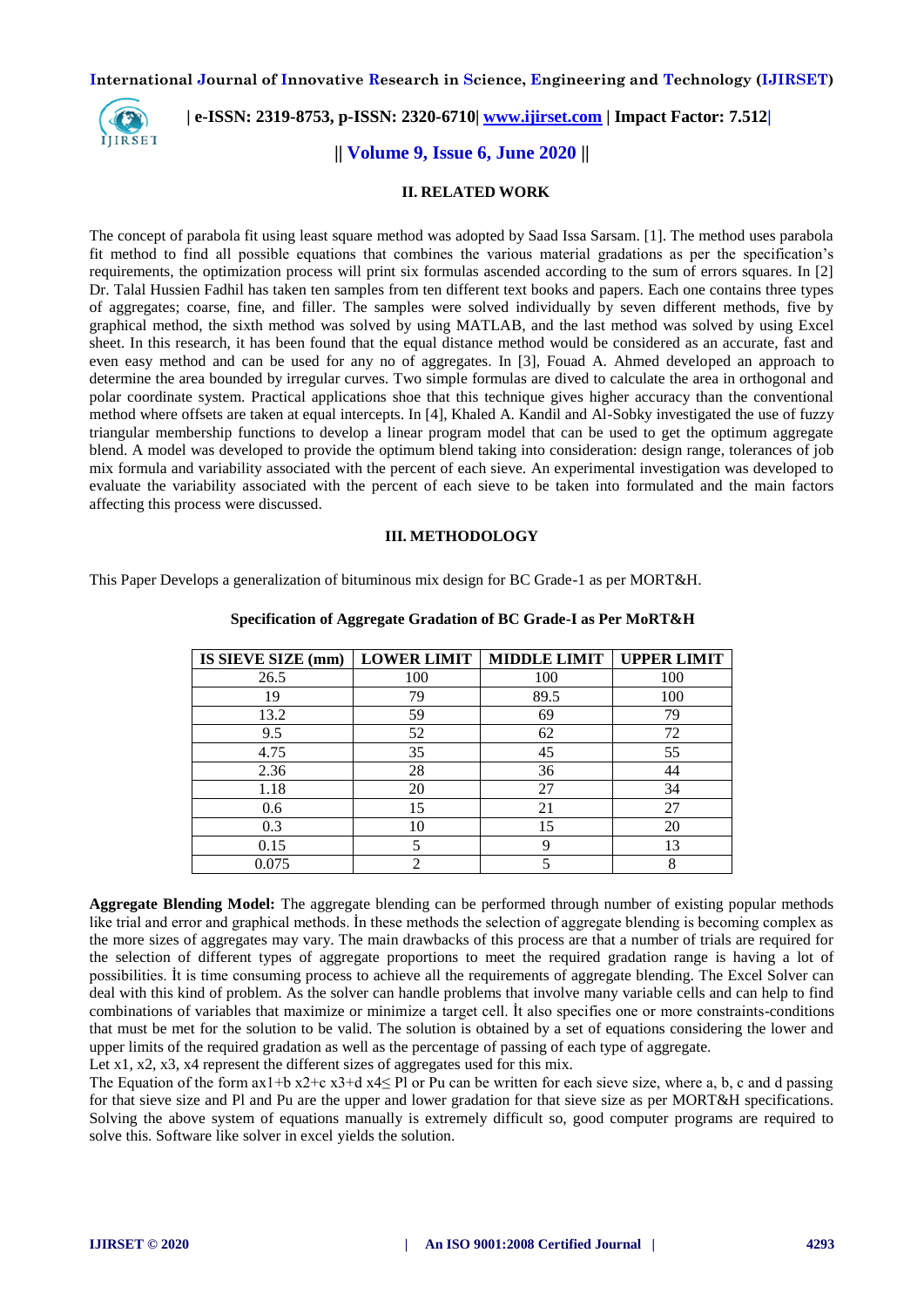

 **| e-ISSN: 2319-8753, p-ISSN: 2320-6710| [www.ijirset.com](http://www.ijirset.com/) | Impact Factor: 7.512|**

## **|| Volume 9, Issue 6, June 2020 ||**

#### **Install the "solver" add-in in Excel**

- i. In the Microsoft Office button, go to excel options to click Add-ins
- ii. In the Add-Ins box, select Solver Add-In and click Go...
- **Assign the Variables**
	- $X1 = 20$ mm aggregate,  $X2 = 12$ mm aggregate,  $X3 = 6$ mm aggregate,  $X4 =$  dust.

```
 Write the Constraints:
x1+x2+x3+x4=1x1+x2+x3+x4 \leq 1x1+x2+x3+x4 \ge 10.424x1+x2+x3+x4 \leq 10.424x1+x2+x3+x4 \ge 0.790.008x1+x2+x3+x4 \le 0.790.008x1+x2+x3+x4 \ge 0.590.51x2+x3+x4 \le 0.720.51x2+x3+x4 \ge 0.520.065x2+0.71x3+x4 \le 0.550.065x2+0.71x3+x4 \ge 0.350.039x2+0.22x3+0.972x4 \le 0.440.039x2+0.22x3+0.972x4 \ge 0.280.016x2+0.124x3+0.8x4 \le 0.340.016x2+0.124x3+0.8x4 \ge 0.20.004x2+0.098x3+0.6x4 \le 0.270.004x2+0.098x3+0.6x4 > 0.150.076x3+0.32x4 \leq 0.20.076x3+0.32x4 \ge 0.10.052x3+0.24 \le 0.130.052x3+0.24x4 \ge 0.050.03x3+0.14x4 \le 0.080.03x3+0.14x4 \ge 0.02
```
- **Write the objective function:** N (x1, x2, x3, x4) =  $x1 + x2 + x3 + x4$
- **Decision variable cells:** D3, F3, H3 and J3. Construct table from data in problem as shown in (figure1). How you set up the table is a matter of personal preference.
- **Not in table:** the constraint which shows the sum is less than or equal to one.
- **Formulas in cells:** Now that the table is set up, we can access the solver. Click on Tools. If you do not see Solver then click on Add-Ins and select Solver. Now click on Tools again and select Solver.
- **Target cell:** Minimize cell. To enter it, just click on that cell (figure2).
- **Equal to** Min
- **Changing Cells**: Decision variable cells D3, F3, H3 and J3.
- **Subject to the constraints**: Click on Add. Click on Cell Reference and then click in N6, then click on Constraint and then click in P6. Be sure the test listed between them is =. Now click on **Options**. Select solving method as **GRG Nonlinear** and **Assume Non- Negative** boxes are checked, then click OK. Back at the Solver, click **Solve**. It should yield the solution. Click on Keep solution.

#### **The solutions are as shown:**

20mm=21.1694% 12mm=17.8514% 6mm=24.6193% Dust=36.3599%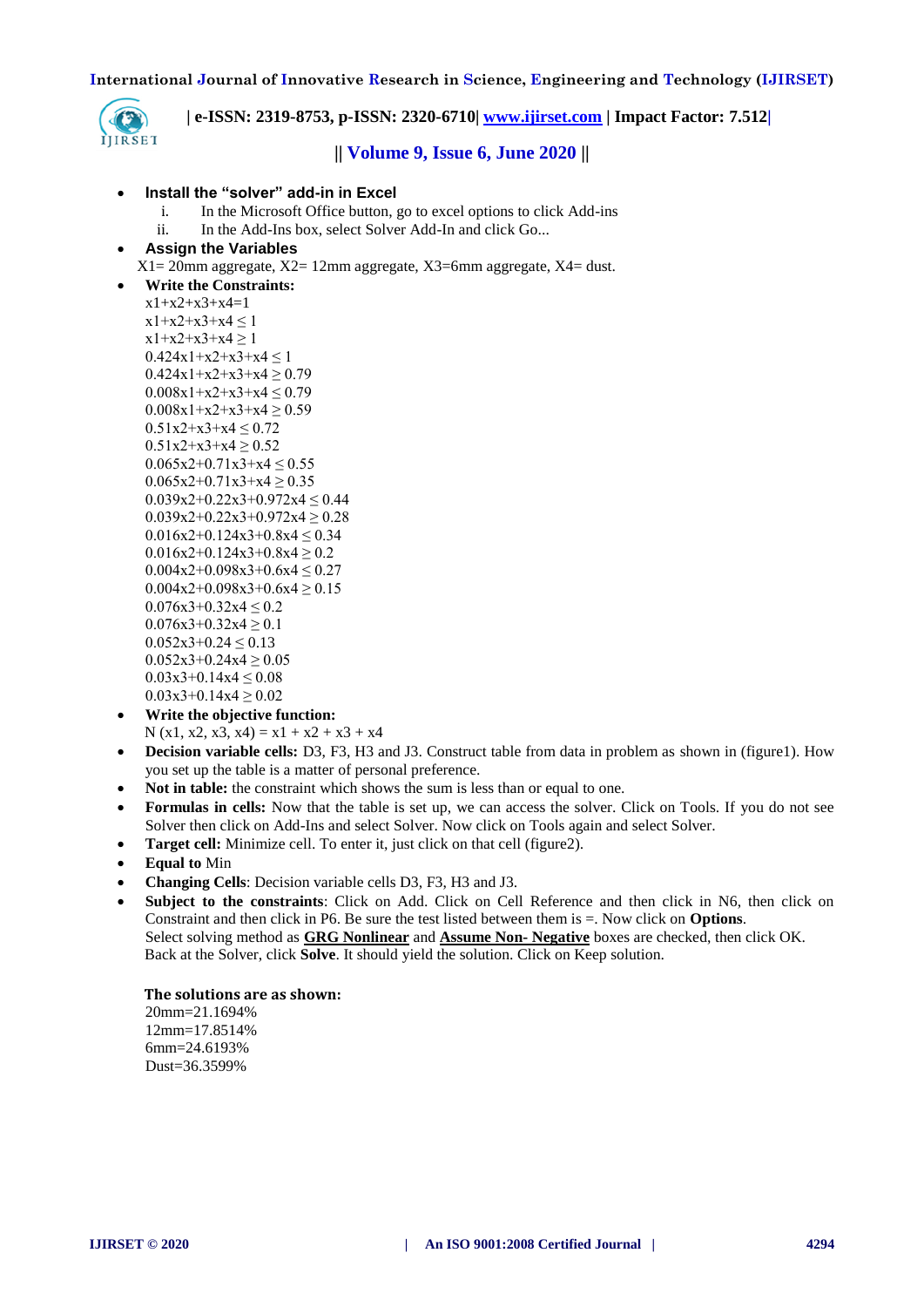

# **| e-ISSN: 2319-8753, p-ISSN: 2320-6710| [www.ijirset.com](http://www.ijirset.com/) | Impact Factor: 7.512|**

|  | $\parallel$ Volume 9, Issue 6, June 2020 $\parallel$ |
|--|------------------------------------------------------|
|--|------------------------------------------------------|

| ◢              | B                    | $\mathsf{C}$     | D            | Ε               | F            | G  | H            | т. | J            | $\kappa$       | L. | M | N            | $\circ$ | P    |  |
|----------------|----------------------|------------------|--------------|-----------------|--------------|----|--------------|----|--------------|----------------|----|---|--------------|---------|------|--|
| $\overline{2}$ |                      |                  |              |                 |              |    |              |    |              |                |    |   |              |         |      |  |
| 3              |                      | x1               | $\mathbf{o}$ | x2              | $\mathbf{o}$ | x3 | $\mathbf{o}$ | x4 | $\mathbf{o}$ |                |    |   | $\mathbf{o}$ |         |      |  |
| 4              |                      |                  |              |                 |              |    |              |    |              |                |    |   |              |         |      |  |
| 5              | <b>IS SIEVE SIZE</b> | 20 <sub>mm</sub> | 12mm         | 6 <sub>mm</sub> | dust         |    |              |    |              | LIMIT          |    |   |              |         |      |  |
| 6              | 26.5                 | $\mathbf{1}$     | $\mathbf{1}$ | $\mathbf{1}$    | $\mathbf{1}$ |    |              |    |              | 100            |    |   | $\mathbf{o}$ | $\leq$  | 1    |  |
| $\overline{7}$ | 26.5                 | 1                | 1            | 1               | 1            |    |              |    |              | 100            |    |   | $\Omega$     | ≥       | 1    |  |
| 8              | 19                   | 0.424            | 1            | 1               | 1            |    |              |    |              | 100            |    |   | O            | ≤       | 1    |  |
| 9              | 19                   | 0.424            | $\mathbf{1}$ | $\mathbf{1}$    | 1            |    |              |    |              | 79             |    |   | $\Omega$     | ≥       | 0.79 |  |
| 10             | 13.2                 | 0.008            | 1            | $\mathbf{1}$    | 1            |    |              |    |              | 79             |    |   | $\Omega$     | ≤       | 0.79 |  |
| 11             | 13.2                 | 0.008            | 1            | 1               | 1            |    |              |    |              | 59             |    |   | O            | ≥       | 0.59 |  |
| 12             | 9.5                  | $\mathbf{o}$     | 0.51         | $\mathbf{1}$    | 1            |    |              |    |              | 72             |    |   | 0            | ≤       | 0.72 |  |
| 13             | 9.5                  | $\mathbf{o}$     | 0.51         | $\mathbf{1}$    | 1            |    |              |    |              | 52             |    |   | $\mathbf{o}$ | ≥       | 0.52 |  |
| 14             | 4.75                 | $\mathbf 0$      | 0.065        | 0.71            | $\mathbf{1}$ |    |              |    |              | 55             |    |   | $\mathbf 0$  | ≤       | 0.55 |  |
| 15             | 4.75                 | $\mathbf 0$      | 0.065        | 0.71            | $\mathbf{1}$ |    |              |    |              | 35             |    |   | $\mathbf 0$  | ≥       | 0.35 |  |
| 16             | 2.36                 | $\mathbf 0$      | 0.039        | 0.22            | 0.972        |    |              |    |              | 44             |    |   | $\Omega$     | ≤       | 0.44 |  |
| 17             | 2.36                 | $\mathbf 0$      | 0.039        | 0.22            | 0.972        |    |              |    |              | 28             |    |   | $\mathbf 0$  | ≥       | 0.28 |  |
| 18             | 1.18                 | $\mathbf 0$      | 0.016        | 0.124           | 0.8          |    |              |    |              | 34             |    |   | $\Omega$     | ×.      | 0.34 |  |
| 19             | 1.18                 | $\mathbf 0$      | 0.016        | 0.124           | 0.8          |    |              |    |              | 20             |    |   | $\Omega$     | ≥       | 0.2  |  |
| 20             | 0.6                  | $\mathbf{o}$     | 0.004        | 0.098           | 0.6          |    |              |    |              | 27             |    |   | O            | ≤       | 0.27 |  |
| 21             | 0.6                  | $\mathbf{o}$     | 0.004        | 0.098           | 0.6          |    |              |    |              | 15             |    |   | $\mathbf 0$  | ≥       | 0.15 |  |
| 22             | 0.3                  | O                | $\mathbf{o}$ | 0.076           | 0.32         |    |              |    |              | 20             |    |   | $\Omega$     | ≤       | 0.2  |  |
| 23             | 0.3                  | $\mathbf 0$      | $\mathbf 0$  | 0.076           | 0.32         |    |              |    |              | 10             |    |   | $\mathbf 0$  | ≥       | 0.1  |  |
| 24             | 0.15                 | $\mathbf{o}$     | $\mathbf{o}$ | 0.052           | 0.24         |    |              |    |              | 13             |    |   | $\mathbf 0$  | ×.      | 0.13 |  |
| 25             | 0.15                 | $\mathbf 0$      | $\mathbf 0$  | 0.052           | 0.24         |    |              |    |              | 5              |    |   | $\Omega$     | ≥       | 0.05 |  |
| 26             | 0.075                | $\mathbf 0$      | $\mathbf 0$  | 0.03            | 0.14         |    |              |    |              | 8              |    |   | O            | ≤       | 0.08 |  |
| 27             | 0.075                | $\mathbf 0$      | $\mathbf 0$  | 0.03            | 0.14         |    |              |    |              | $\overline{2}$ |    |   | $\mathbf 0$  | ≥       | 0.02 |  |
| 28             |                      |                  |              |                 |              |    |              |    |              |                |    |   |              |         |      |  |
| 29             | <b>FINAL</b>         | 1                | 1            | $\mathbf{1}$    | $\mathbf{1}$ |    |              |    |              | <b>MIN</b>     |    |   | $\mathbf 0$  |         |      |  |

#### **Figure 1: Decesion variable cells**

| ◢              | B                    | C            | D            | E.              | F.           | G  | H            |    | J           | K              | L. | M | N           | $\circ$ | P            |
|----------------|----------------------|--------------|--------------|-----------------|--------------|----|--------------|----|-------------|----------------|----|---|-------------|---------|--------------|
| $\overline{2}$ |                      |              |              |                 |              |    |              |    |             |                |    |   |             |         |              |
| 3              |                      | x1           | $\mathbf o$  | x2              | o            | x3 | $\mathbf{o}$ | x4 | $\mathbf o$ |                |    |   | $\bf{O}$    |         |              |
| $\overline{4}$ |                      |              |              |                 |              |    |              |    |             |                |    |   |             |         |              |
| 5              | <b>IS SIEVE SIZE</b> | 20mm         | 12mm         | 6 <sub>mm</sub> | dust         |    |              |    |             | <b>LIMIT</b>   |    |   |             |         |              |
| 6              | 26.5                 | $\mathbf{1}$ | $\mathbf{1}$ | $\mathbf{1}$    | $\mathbf{1}$ |    |              |    |             | 100            |    |   | $\bf{0}$    | ≤       | 1            |
| $\overline{7}$ | 26.5                 | $\mathbf{1}$ | 1            | 1               | 1            |    |              |    |             | 100            |    |   | $\mathbf 0$ | ≥       | 1            |
| 8              | 19                   | 0.424        | 1            | $\mathbf{1}$    | 1            |    |              |    |             | 100            |    |   | $\mathbf 0$ | ≤       | $\mathbf{1}$ |
| 9              | 19                   | 0.424        | 1            | 1               | 1            |    |              |    |             | 79             |    |   | $\bf{O}$    | ×.      | 0.79         |
| 10             | 13.2                 | 0.008        | 1            | 1               | 1            |    |              |    |             | 79             |    |   | $\mathbf 0$ | ≤       | 0.79         |
| 11             | 13.2                 | 0.008        | 1            | 1               | 1            |    |              |    |             | 59             |    |   | $\mathbf 0$ | ≥       | 0.59         |
| 12             | 9.5                  | $\mathbf{o}$ | 0.51         | 1               | 1            |    |              |    |             | 72             |    |   | $\mathbf 0$ | ≤       | 0.72         |
| 13             | 9.5                  | $\mathbf{o}$ | 0.51         | $\mathbf{1}$    | 1            |    |              |    |             | 52             |    |   | $\mathbf 0$ | ≥       | 0.52         |
| 14             | 4.75                 | $\mathbf{o}$ | 0.065        | 0.71            | 1            |    |              |    |             | 55             |    |   | 0           | ≤       | 0.55         |
| 15             | 4.75                 | $\mathbf 0$  | 0.065        | 0.71            | $\mathbf{1}$ |    |              |    |             | 35             |    |   | $\mathbf 0$ | ×.      | 0.35         |
| 16             | 2.36                 | $\mathbf{o}$ | 0.039        | 0.22            | 0.972        |    |              |    |             | 44             |    |   | $\mathbf 0$ | ≤       | 0.44         |
| 17             | 2.36                 | $\mathbf 0$  | 0.039        | 0.22            | 0.972        |    |              |    |             | 28             |    |   | $\mathbf 0$ | z.      | 0.28         |
| 18             | 1.18                 | $\mathbf{o}$ | 0.016        | 0.124           | 0.8          |    |              |    |             | 34             |    |   | 0           | Z       | 0.34         |
| 19             | 1.18                 | $\mathbf 0$  | 0.016        | 0.124           | 0.8          |    |              |    |             | 20             |    |   | $\mathbf 0$ | ≥       | 0.2          |
| 20             | 0.6                  | $\mathbf 0$  | 0.004        | 0.098           | 0.6          |    |              |    |             | 27             |    |   | $\mathbf 0$ | ≤       | 0.27         |
| 21             | 0.6                  | $\mathbf 0$  | 0.004        | 0.098           | 0.6          |    |              |    |             | 15             |    |   | $\bf{O}$    | ≥       | 0.15         |
| 22             | 0.3                  | $\mathbf{o}$ | $\mathbf 0$  | 0.076           | 0.32         |    |              |    |             | 20             |    |   | $\mathbf 0$ | s       | 0.2          |
| 23             | 0.3                  | $\mathbf 0$  | O            | 0.076           | 0.32         |    |              |    |             | 10             |    |   | $\mathbf 0$ | z       | 0.1          |
| 24             | 0.15                 | $\mathbf{o}$ | 0            | 0.052           | 0.24         |    |              |    |             | 13             |    |   | $\mathbf 0$ | ≤       | 0.13         |
| 25             | 0.15                 | O            | 0            | 0.052           | 0.24         |    |              |    |             | 5              |    |   | 0           | ≥       | 0.05         |
| 26             | 0.075                | 0            | 0            | 0.03            | 0.14         |    |              |    |             | 8              |    |   | 0           | <       | 0.08         |
| 27             | 0.075                | $\mathbf{o}$ | $\mathbf{o}$ | 0.03            | 0.14         |    |              |    |             | $\overline{2}$ |    |   | $\mathbf 0$ | ≥       | 0.02         |
| 28             |                      |              |              |                 |              |    |              |    |             |                |    |   |             |         |              |
| 29             | <b>FINAL</b>         | $\mathbf{1}$ | 1            | $\mathbf{1}$    | $\mathbf{1}$ |    |              |    |             | <b>MIN</b>     |    |   | $\bf{O}$    |         |              |

#### **Figure 2: Target cell**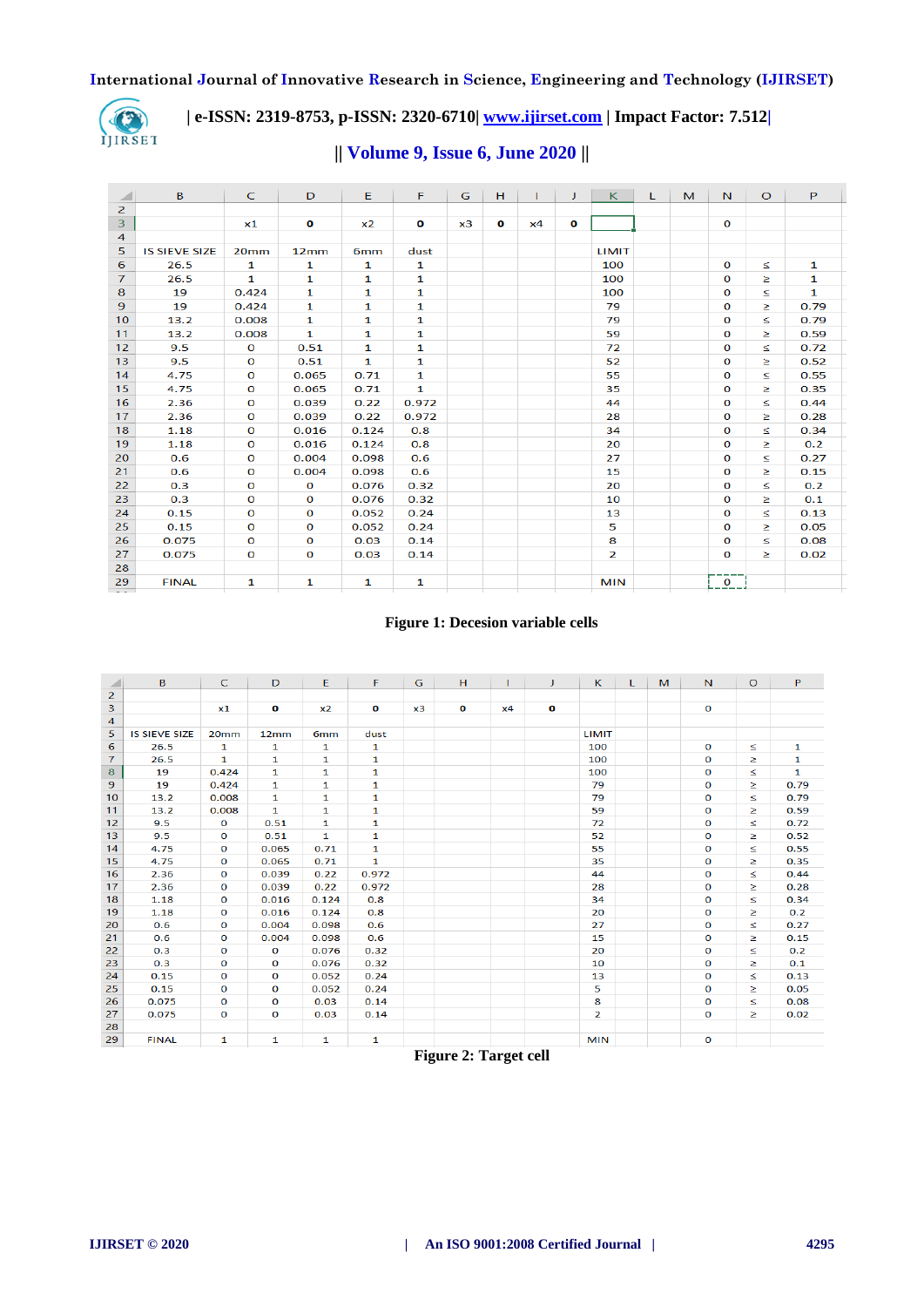

# **| e-ISSN: 2319-8753, p-ISSN: 2320-6710| [www.ijirset.com](http://www.ijirset.com/) | Impact Factor: 7.512|**

**|| Volume 9, Issue 6, June 2020 ||** 

#### Solver Parameters

| To:<br>Max                                     | $\odot$ Min          | Value Of:                                                                                                                                                                                                  | $\circ$      |                  |
|------------------------------------------------|----------------------|------------------------------------------------------------------------------------------------------------------------------------------------------------------------------------------------------------|--------------|------------------|
| By Changing Variable Cells:                    |                      |                                                                                                                                                                                                            |              |                  |
| \$D\$3,\$F\$3,\$H\$3,\$J\$3                    |                      |                                                                                                                                                                                                            |              | 杢                |
| Subject to the Constraints:                    |                      |                                                                                                                                                                                                            |              |                  |
| $$N$10 \leq x \leq $P$10$<br>$SNS11 > 5$ SPS11 |                      |                                                                                                                                                                                                            | ∼            | Add              |
| $SNS12 \leq SNS12$                             |                      |                                                                                                                                                                                                            |              | Change           |
| $SNS13 > = SPS13$<br>$SNS14 \leq SNS14$        |                      |                                                                                                                                                                                                            |              |                  |
| $SNS15 > = SPS15$<br>$SNS16 \leq$ \$P\$16      |                      |                                                                                                                                                                                                            |              | <b>Delete</b>    |
| $SNS17 > = SPS17$                              |                      |                                                                                                                                                                                                            |              |                  |
| $SNS18 \leq SNS18$<br>$SNS19 > $ \$P\$19       |                      |                                                                                                                                                                                                            |              | <b>Reset All</b> |
| $$N$20 \leq $P$20$                             |                      |                                                                                                                                                                                                            | $\checkmark$ | Load/Save        |
| Make Unconstrained Variables Non-Negative      |                      |                                                                                                                                                                                                            |              |                  |
| Select a Solving<br>Method:                    | <b>GRG Nonlinear</b> |                                                                                                                                                                                                            | $\sim$       | <b>Options</b>   |
|                                                |                      |                                                                                                                                                                                                            |              |                  |
| Solving Method                                 |                      |                                                                                                                                                                                                            |              |                  |
|                                                |                      | Select the GRG Nonlinear engine for Solver Problems that are smooth nonlinear. Select the LP Simplex<br>engine for linear Solver Problems, and select the Evolutionary engine for Solver problems that are |              |                  |
| non-smooth.                                    |                      |                                                                                                                                                                                                            |              |                  |

#### **IV. EXPERIMENTAL RESULTS**

The aggregate gradation of BC Grade  $-1$  is calculated by analytic method is tabulated below in (figure3) The results of mix design of BC Grade – I and the solution of gradation is:

 $x1 = 21.1694\%$  $x2 = 17.8514%$  $x3 = 24.6193%$  $x4 = 36.3599%$ 

| ◢              | B                    | C                | D            | E.              | F.           | G  | H        |    | J        | K.             | L | M | N.           | $\circ$ | P            |
|----------------|----------------------|------------------|--------------|-----------------|--------------|----|----------|----|----------|----------------|---|---|--------------|---------|--------------|
| $\overline{2}$ |                      |                  |              |                 |              |    |          |    |          |                |   |   |              |         |              |
| $\overline{3}$ |                      | x1               | 0.211694     | x <sub>2</sub>  | 0.178514     | x3 | 0.246193 | x4 | 0.363599 |                |   |   | 1            |         |              |
| 4              |                      |                  |              |                 |              |    |          |    |          |                |   |   |              |         |              |
| 5              | <b>IS SIEVE SIZE</b> | 20 <sub>mm</sub> | 12mm         | 6 <sub>mm</sub> | dust         |    |          |    |          | <b>LIMIT</b>   |   |   |              |         |              |
| 6              | 26.5                 | $\mathbf{1}$     | $\mathbf{1}$ | $\mathbf{1}$    | $\mathbf{1}$ |    |          |    |          | 100            |   |   | 1            | $\leq$  | $\mathbf{1}$ |
| $\overline{7}$ | 26.5                 | $\mathbf{1}$     | 1            | $\mathbf{1}$    | 1            |    |          |    |          | 100            |   |   | $\mathbf{1}$ | Σ       | $\mathbf{1}$ |
| 8              | 19                   | 0.424            | $\mathbf{1}$ | $\mathbf{1}$    | 1            |    |          |    |          | 100            |   |   | 0.878065     | K       | $\mathbf{1}$ |
| 9              | 19                   | 0.424            | $\mathbf{1}$ | $\mathbf{1}$    | 1            |    |          |    |          | 79             |   |   | 0.878065     | ≥       | 0.79         |
| 10             | 13.2                 | 0.008            | $\mathbf{1}$ | $\mathbf{1}$    | 1            |    |          |    |          | 79             |   |   | 0.79         | ≤       | 0.79         |
| 11             | 13.2                 | 0.008            | $\mathbf{1}$ | $\mathbf{1}$    | 1            |    |          |    |          | 59             |   |   | 0.788306     | ≥       | 0.59         |
| 12             | 9.5                  | $\bf{0}$         | 0.51         | $\mathbf{1}$    | 1            |    |          |    |          | 72             |   |   | 0.700835     | ≤       | 0.72         |
| 13             | 9.5                  | $\mathbf{O}$     | 0.51         | $\mathbf{1}$    | $\mathbf{1}$ |    |          |    |          | 52             |   |   | 0.700835     | ≥       | 0.52         |
| 14             | 4.75                 | $\mathbf 0$      | 0.065        | 0.71            | $\mathbf{1}$ |    |          |    |          | 55             |   |   | 0.55         | ×.      | 0.55         |
| 15             | 4.75                 | $\mathbf{O}$     | 0.065        | 0.71            | $\mathbf{1}$ |    |          |    |          | 35             |   |   | 0.55         | ≥       | 0.35         |
| 16             | 2.36                 | $\mathbf{O}$     | 0.039        | 0.22            | 0.972        |    |          |    |          | 44             |   |   | 0.414543     | s       | 0.44         |
| 17             | 2.36                 | $\mathbf 0$      | 0.039        | 0.22            | 0.972        |    |          |    |          | 28             |   |   | 0.414543     | ≥       | 0.28         |
| 18             | 1.18                 | $\bf{0}$         | 0.016        | 0.124           | 0.8          |    |          |    |          | 34             |   |   | 0.324264     | s       | 0.34         |
| 19             | 1.18                 | 0                | 0.016        | 0.124           | 0.8          |    |          |    |          | 20             |   |   | 0.324264     | ≥       | 0.2          |
| 20             | 0.6                  | $\bf{0}$         | 0.004        | 0.098           | 0.6          |    |          |    |          | 27             |   |   | 0.243001     | ≤       | 0.27         |
| 21             | 0.6                  | $\mathbf{0}$     | 0.004        | 0.098           | 0.6          |    |          |    |          | 15             |   |   | 0.243001     | ≥       | 0.15         |
| 22             | 0.3                  | $\mathbf 0$      | $\bf{0}$     | 0.076           | 0.32         |    |          |    |          | 20             |   |   | 0.135063     | ≤       | 0.2          |
| 23             | 0.3                  | $\bf{0}$         | $\bf{0}$     | 0.076           | 0.32         |    |          |    |          | 10             |   |   | 0.135063     | ≥       | 0.1          |
| 24             | 0.15                 | $\mathbf{0}$     | $\bf{0}$     | 0.052           | 0.24         |    |          |    |          | 13             |   |   | 0.100066     | ≤       | 0.13         |
| 25             | 0.15                 | $\Omega$         | $\bf{0}$     | 0.052           | 0.24         |    |          |    |          | 5              |   |   | 0.100066     | $\geq$  | 0.05         |
| 26             | 0.075                | $\bf{0}$         | $\bf{O}$     | 0.03            | 0.14         |    |          |    |          | 8              |   |   | 0.05829      | ≤       | 0.08         |
| 27             | 0.075                | $\mathbf{0}$     | 0            | 0.03            | 0.14         |    |          |    |          | $\overline{2}$ |   |   | 0.05829      | ≥       | 0.02         |
| 28             |                      |                  |              |                 |              |    |          |    |          |                |   |   |              |         |              |
| 29             | <b>FINAL</b>         | 1                | 1            | 1               | 1            |    |          |    |          | <b>MIN</b>     |   |   | 1            |         |              |

**Figure 3: Yielding solutions**

 $\times$